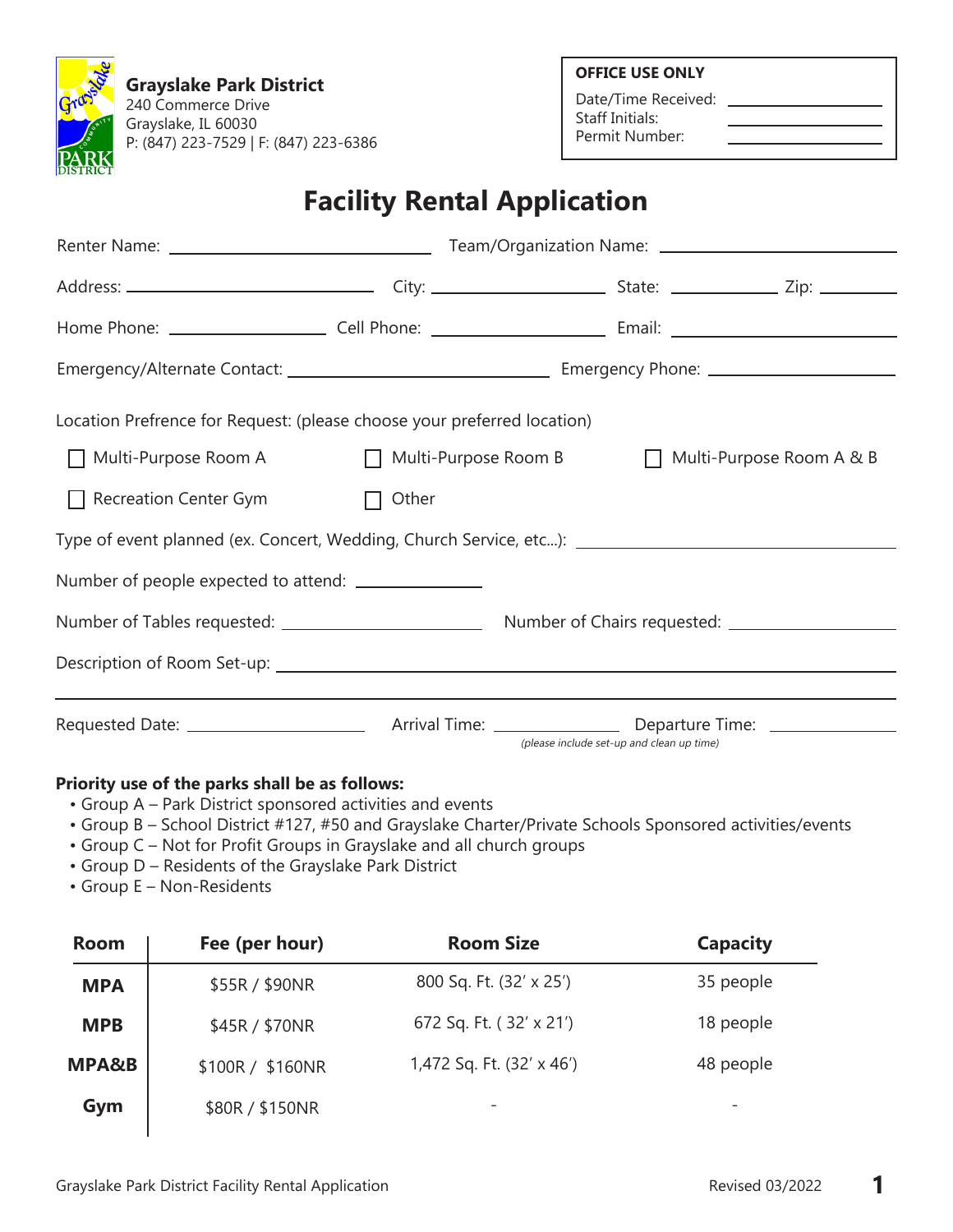#### **GRAYSLAKE COMMUNITY PARK DISTRICT INDEMNITY FORM**

In consideration of the permission granted by the GRAYSLAKE COMMUNITY PARK DISTRICT, to the undersigned to use the following Park District facilities.

The undersigned, the undersigned, the state of the state of the state of the state of the state of the state of the state of the state of the state of the state of the state of the state of the state of the state of the st and hold said Park District of Grayslake harmless and to indemnify and to protect said Park District from any claims for damages, whether it be bodily or property, and to defend the Park District from any claim for damages of any nature resulting from the use of said premises, facilities and/or equipment by the undersigned, its agents, representatives, invitees, or other persons whether caused by the negligence of the Park District and its employees or otherwise. The undersigned agrees to reimburse the Park District of any damages to Park District property resulting from stated activity. It is also agreed that NO alcoholic beverages or smoking will be permitted on ParkDistrict property at any time, unless otherwise stated by the Board of Commissioners.

By signing the Facility Rental Application I, the undersigned, have read and understand the Grayslake Community Park District's Facility Usage Rules, Athletic Field Rental Policies, and the Sever Weather Policy. I take full responsibility as a Permitted User for my group to comply with these policies.

| <b>OFFICE USE ONLY</b>              |  |  |                                  |  | Approved: T YES T NO Facility Requested: The Contract of the Contract of the Contract of T NO Contract of T Approved: |
|-------------------------------------|--|--|----------------------------------|--|-----------------------------------------------------------------------------------------------------------------------|
|                                     |  |  |                                  |  |                                                                                                                       |
|                                     |  |  |                                  |  |                                                                                                                       |
|                                     |  |  |                                  |  |                                                                                                                       |
|                                     |  |  |                                  |  |                                                                                                                       |
|                                     |  |  |                                  |  |                                                                                                                       |
|                                     |  |  |                                  |  |                                                                                                                       |
|                                     |  |  |                                  |  |                                                                                                                       |
|                                     |  |  |                                  |  |                                                                                                                       |
| <b>RENTER OR OFFICE USE</b>         |  |  |                                  |  |                                                                                                                       |
| Group: $\Box A$ $\Box B$            |  |  | $\Box$ $C$ $\Box$ $D$ $\Box$ $E$ |  |                                                                                                                       |
|                                     |  |  |                                  |  | Deposit: \$                                                                                                           |
|                                     |  |  |                                  |  |                                                                                                                       |
| Visa / MasterCard / Discover / Amex |  |  |                                  |  |                                                                                                                       |

Authorization Signature for Payment: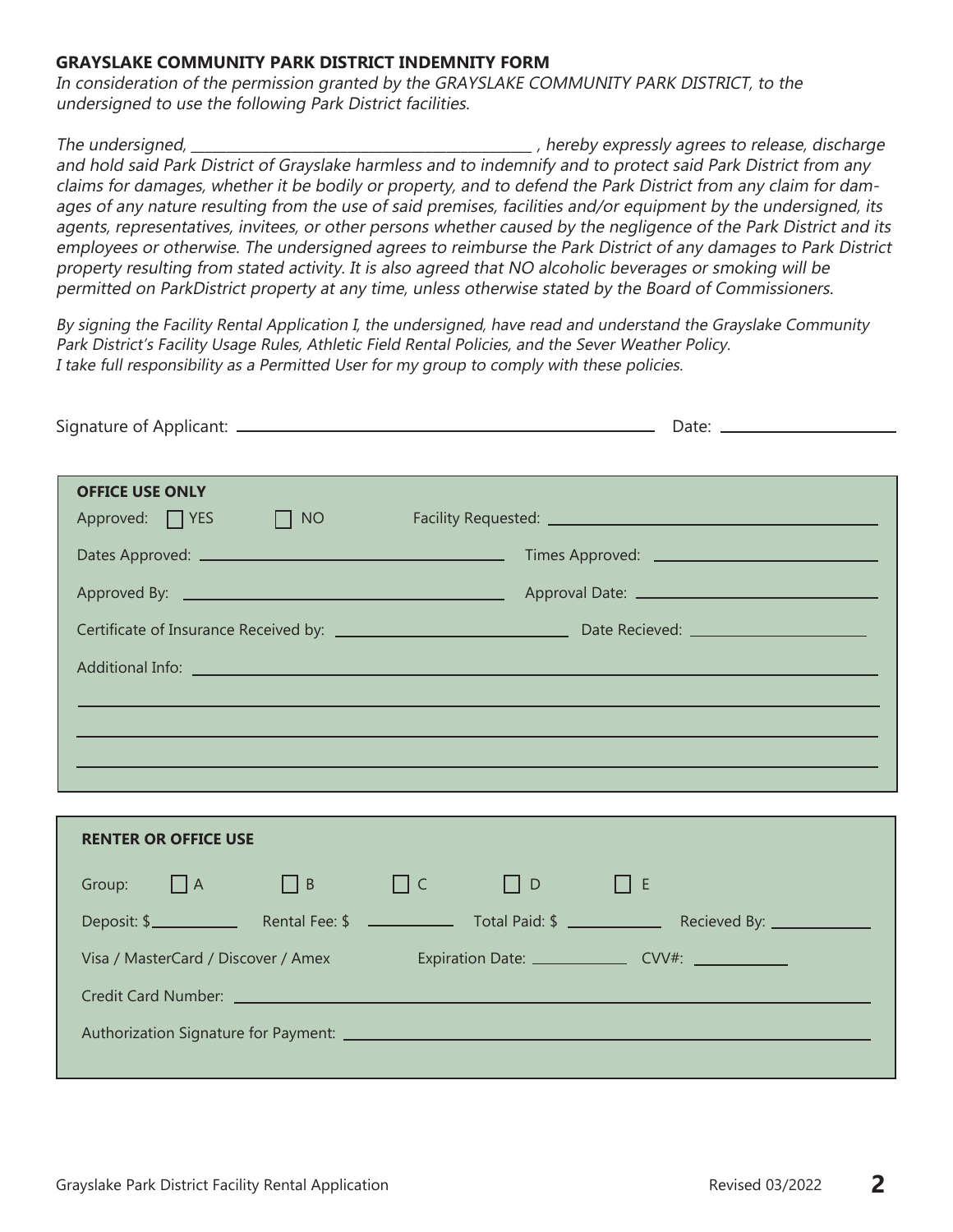

**Grayslake Park District** 240 Commerce Drive Grayslake, IL 60030 P: (847) 223-7529 | F: (847) 223-6386

### **OFFICE USE ONLY**

Date/Time Received: Staff Initials: Permit Number:

# **Facility Rental Policies**

The Grayslake Park District recognizes the need to make its facilities available to the residents of Grayslake as well as other community organizations. The Park District also recognizes that it has the responsibility to operate the Park District in an efficient and fiscally sound manner. Therefore, the Grayslake Park District adopts the following policies in regards to the use of their indoor facilities. Anyone wishing to reserve a Park District facility must complete the Facility Reservation Request form, and abide by the following guidelines. All applications must be approved by the Grayslake Park District. The availability of any room is subject to Park District programs/events or community based Park District sponsored/affiliated functions.

**Reservation Information & Fees:** Registration must be done in-person at the Recreation Center, 240 Commerce Drive, at least 10 days prior to requested reservation date to secure a permit. Rental fees and refundable damage deposit must be paid at the time of reservation. All reservations are first come, first served!

## **NOTE: There is no smoking or alcohol allowed in the Park District Facilities.**

### **Reservation Information & Fees:**

Registration must be done in-person at the Recreation Center, 240 Commerce Dr., at least 10 days prior to date to secure a permit. Rental fees and refundable deposit must be paid at the time of reservation. Open reservations begin March 1.

## **Priority use of the facilities shall be as follows:**

- Group A Park District sponsored activities and events
- Group B School District #127, #50 and Grayslake Charter/Private Schools Sponsored activities/events
- Group C Not for Profit Groups in Grayslake and all church groups
- Group D Residents of the Grayslake Park District
- Group E Non-Residents

**Deposit:** \$100 for all rentals - MUST be paid at the time of reservation (Refundable if no damage to building and all rules / policies are followed)

**Room Set-Up Options:** The Grayslake Park district has 8 round tables (60"), 5 long tables (6') and 65 chairs available.